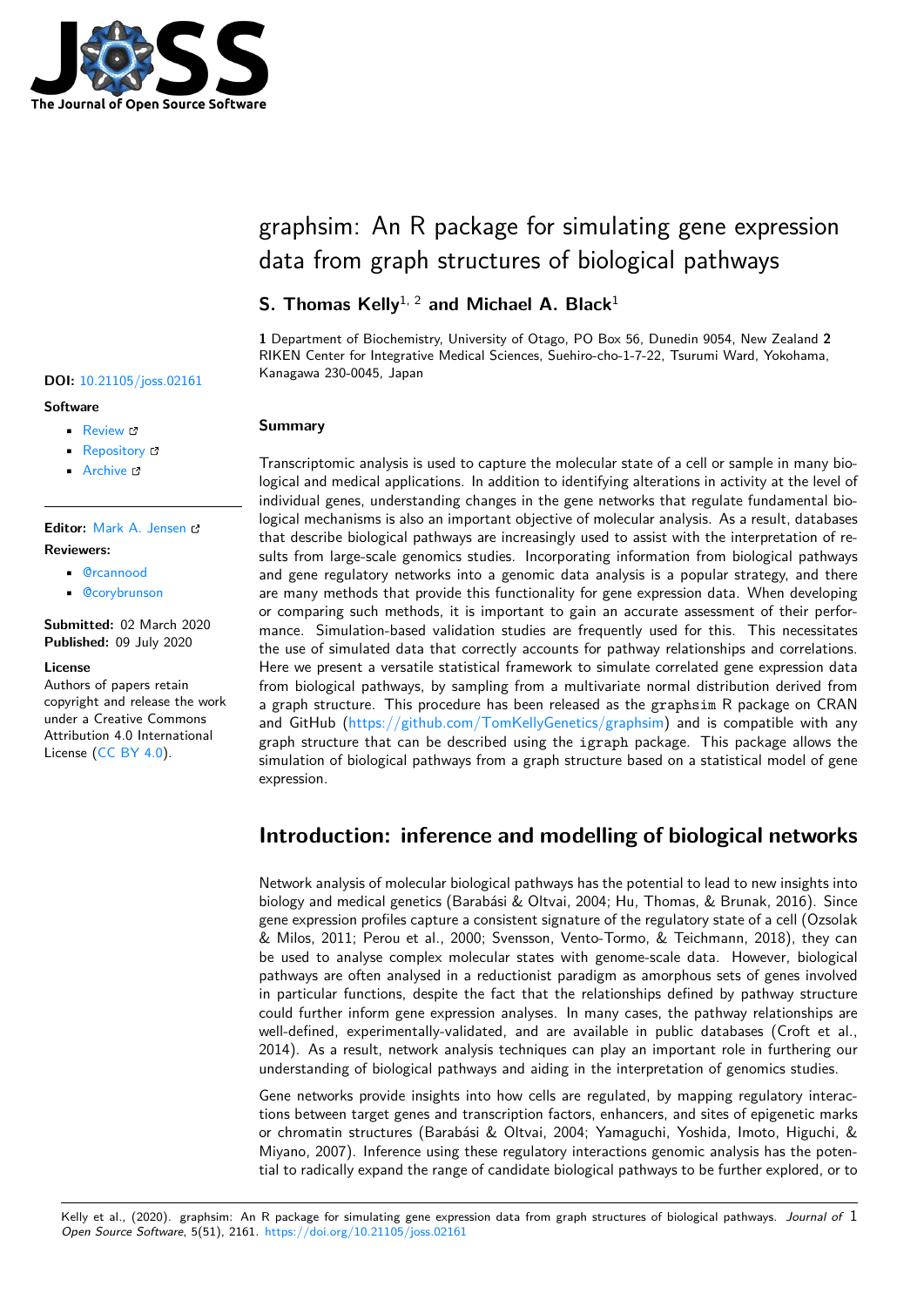

improve the accuracy of bioinformatics and functional genomic analysis. A number of methods have been developed to utilise timecourse gene expression data (Arner et al., 2015; Yamaguchi et al., 2007) using gene regulatory modules in state-space models and recursive vector autoregressive models (Hirose et al., 2008; Shimamura et al., 2009). Various approaches to gene regulation and networks at the genome-wide scale have led to novel biological insights (Arner et al., 2015; Komatsu et al., 2013), however, inference of regulatory networks has thus far primarily relied on experimental validation or resampling-based approaches to estimate the likelihood of specific network modules being predicted (Hawe, Theis, & Heinig, 2019; Markowetz & Spang, 2007).

Simulating datasets that account for pathway structure are of particular interest for benchmarking regulatory network inference techniques and methods being developed for genomics data containing complex biological interactions (Saelens, Cannoodt, Todorov, & Saeys, 2019; Schaffter, Marbach, & Floreano, 2011). Dynamical models using differential equations have been employed, such as by GeneNetWeaver (Schaffter et al., 2011), to generate simulated datasets specifically for benchmarking gene regulatory network inference techniques. There is also renewed interest in modelling biological pathways and simulating data for benchmarking due to the emergence of single-cell genomics technologies and the growing number of bioinformatics techniques developed to use this data (Saelens et al., 2019; Zappia, Phipson, & Oshlack, 2017). Packages such as 'splatter' (Zappia et al., 2017), which uses the gammapoisson distribution, have been developed to model single-cell data. SERGIO (Dibaeinia & Sinha, 2019) and dyngen (Cannoodt, Saelens, Deconinck, & Saeys, 2020) build on this by adding gene regulatory networks and multimodality respectively. These methods have been designed based on known deterministic relationships or synthetic reaction states, to which stochasticity is then added. However, it is computationally-intensive to model these reactions at scale or run many iterations for benchmarking. In some cases, it is only necessary to model the statistical variability and "noise" of RNA-Seq data in order to evaluate methods in the presence of multivariate correlation structures.

There is a need, therefore, for a systematic framework for statistical modelling and simulation of gene expression data derived from hypothetical, inferred or known gene networks. Here we present a package to achieve this, where samples from a multivariate normal distribution are used to generate normally-distributed log-expression data, with correlations between genes derived from the structure of the underlying pathway or gene regulatory network. This methodology enables simulation of expression profiles that approximate the log-transformed and normalised data from microarray studies, as well as bulk or single-cell RNA-Seq experiments. This procedure has been released as the graphsim package to enable the generation of simulated gene expression datasets containing pathway relationships from a known underlying network. These simulated datasets can be used to evaluate various bioinformatics methodologies, including statistical and network inference procedures.

## **Methodology and software**

Here we present a procedure to simulate gene expression data with correlation structure derived from a known graph structure. This procedure assumes that transcriptomic data have been generated and follow a log-normal distribution (i.e.,  $log(X_{ij}) \sim MVN(\mu, \Sigma)$ , where  $\mu$ and  $\Sigma$  are the mean vector and variance-covariance matrix respectively, for gene expression data derived from a biological pathway) after appropriate normalisation (Law, Chen, Shi, & Smyth, 2014; Li, Piao, Shon, & Ryu, 2015). Log-normality of gene expression matches the assumptions of the popular limma package (Matthew E R. et al., 2015), which is often used for the analysis of intensity-based data from gene expression microarray studies and count-based data from RNA-Seq experiments. This approach has also been applied for modelling UMIbased count data from single-cell RNA-Seq experiments in the DESCEND R package (Wang et al., 2018).

Kelly et al., (2020). graphsim: An R package for simulating gene expression data from graph structures of biological pathways. *Journal of* 2*Open Source Software*, 5(51), 2161. https://doi.org/10.21105/joss.02161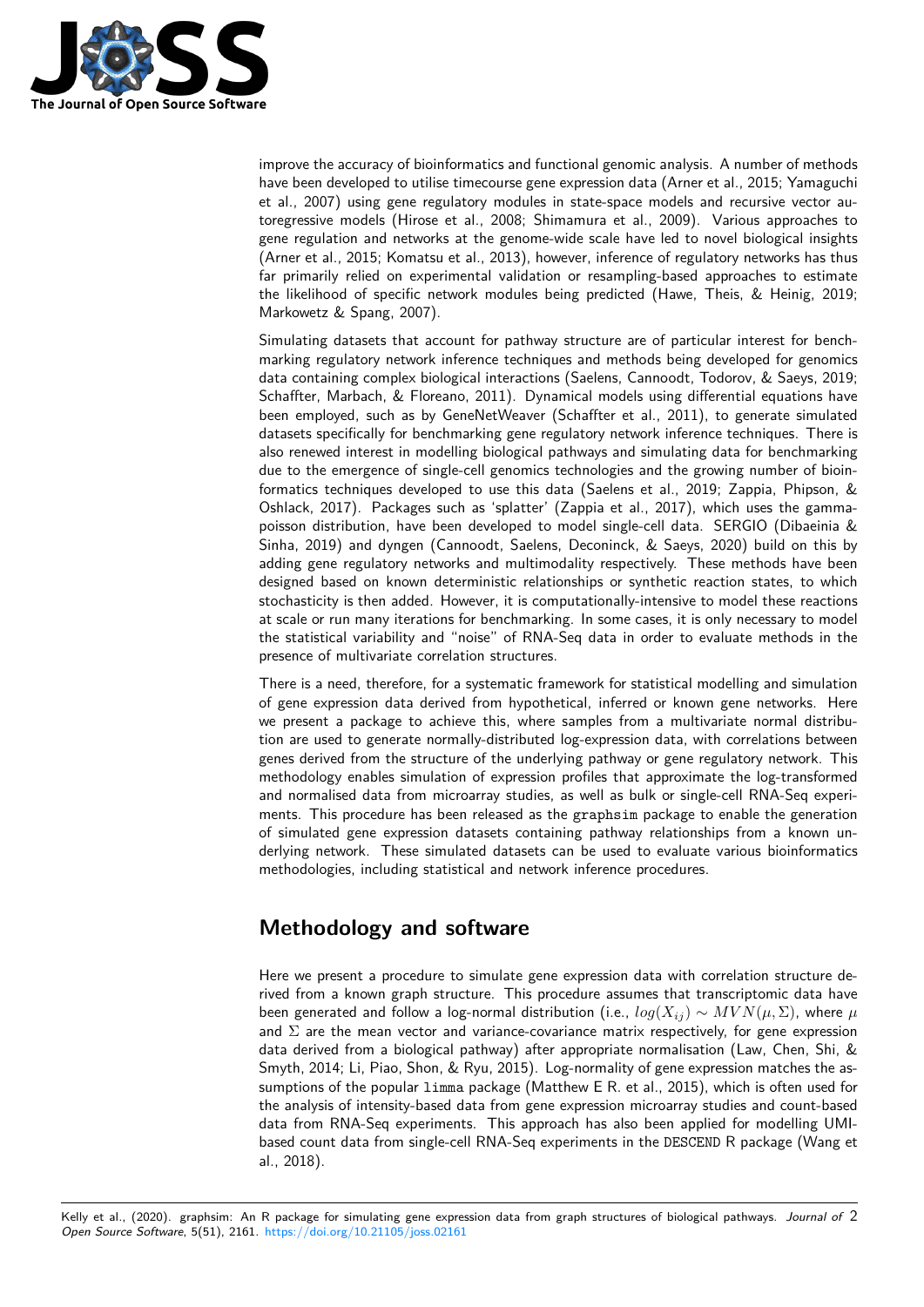

In order to simulate transcriptomic data, a pathway is first constructed as a graph structure, using the igraph R package (Csardi & Nepusz, 2006), with the status of the edge relationships defined (i.e, whether they activate or inhibit downstream pathway members). This procedure uses a graph structure such as that presented in Figure  $1a$ . The graph can be defined by an adjacency matrix,  $A$  (with elements  $A_{ij}$ ), where

> $A_{ij} =$  $\int 1$  if genes *i* and *j* are adjacent 0 otherwise

A matrix,  $R$ , with elements  $R_{ij}$ , is calculated based on distance (i.e., number of edges contained in the shortest path) between nodes, such that closer nodes are given more weight than more distant nodes, to define inter-node relationships. A geometrically-decreasing (relative) distance weighting is used to achieve this:

$$
R_{ij} = \begin{cases} 1 & \text{if genes } i \text{ and } j \text{ are adjacent} \\ \left(\frac{1}{2}\right)^{d_{ij}} & \text{if a path can be found between genes } i \text{ and } j \\ 0 & \text{if no path exists between genes } i \text{ and } j \end{cases}
$$

where *dij* is the length of the shortest path (i.e., minimum number of edges traversed) between genes (nodes)  $i$  and  $j$  in graph  $G$ . Each more distant node is thus related by  $\frac{1}{2}$  compared to the next nearest, as shown in Figure  $2b$ . An arithmetically-decreasing (absolute) distance weighting is also supported in the graphsim R package which implements this procedure:

$$
R_{ij} = \begin{cases} 1 & \text{if genes } i \text{ and } j \text{ are adjacent} \\ 1 - \frac{d_{ij}}{diam(G)} & \text{if a path can be found between genes } i \text{ and } j \\ 0 & \text{if no path exists between genes } i \text{ and } j \end{cases}
$$

Assuming a unit variance for each gene, these values can be used to derive a  $\Sigma$  matrix:

$$
\Sigma_{ij} = \begin{cases} 1 & \text{if } i = j \\ \rho R_{ij} & \text{otherwise} \end{cases}
$$

where *ρ* is the correlation between adjacent nodes. Thus covariances between adjacent nodes are assigned by a correlation parameter  $(\rho)$  and the remaining off-diagonal values in the matrix are based on scaling these correlations by the geometrically weighted relationship matrix (or the nearest positive definite matrix for  $\Sigma$  with negative correlations).

Computing the nearest positive definite matrix is necessary to ensure that the variancecovariance matrix can be inverted when used as a parameter in multivariate normal simulations, particularly when negative correlations are included for inhibitions (as shown below). Matrices that cannot be inverted occur rarely with biologically plausible graph structures but this approach allows for the computation of a plausible correlation matrix when the given graph structure is incomplete or contains loops. When required, the nearest positive definite matrix is computed using the nearPD function of the Matrix R package (Bates & Maechler, 2016) to perform Higham's algorithm (Higham, 2002) on variance-covariance matrices. The graphsim package gives a warning when this occurs.

### **Illustrations**

#### **Generating a Graph Structure**

The graph structure in Figure 1a was used to simulate correlated gene expression data by sampling from a multivariate normal distribution using the mvtnorm R package (Genz &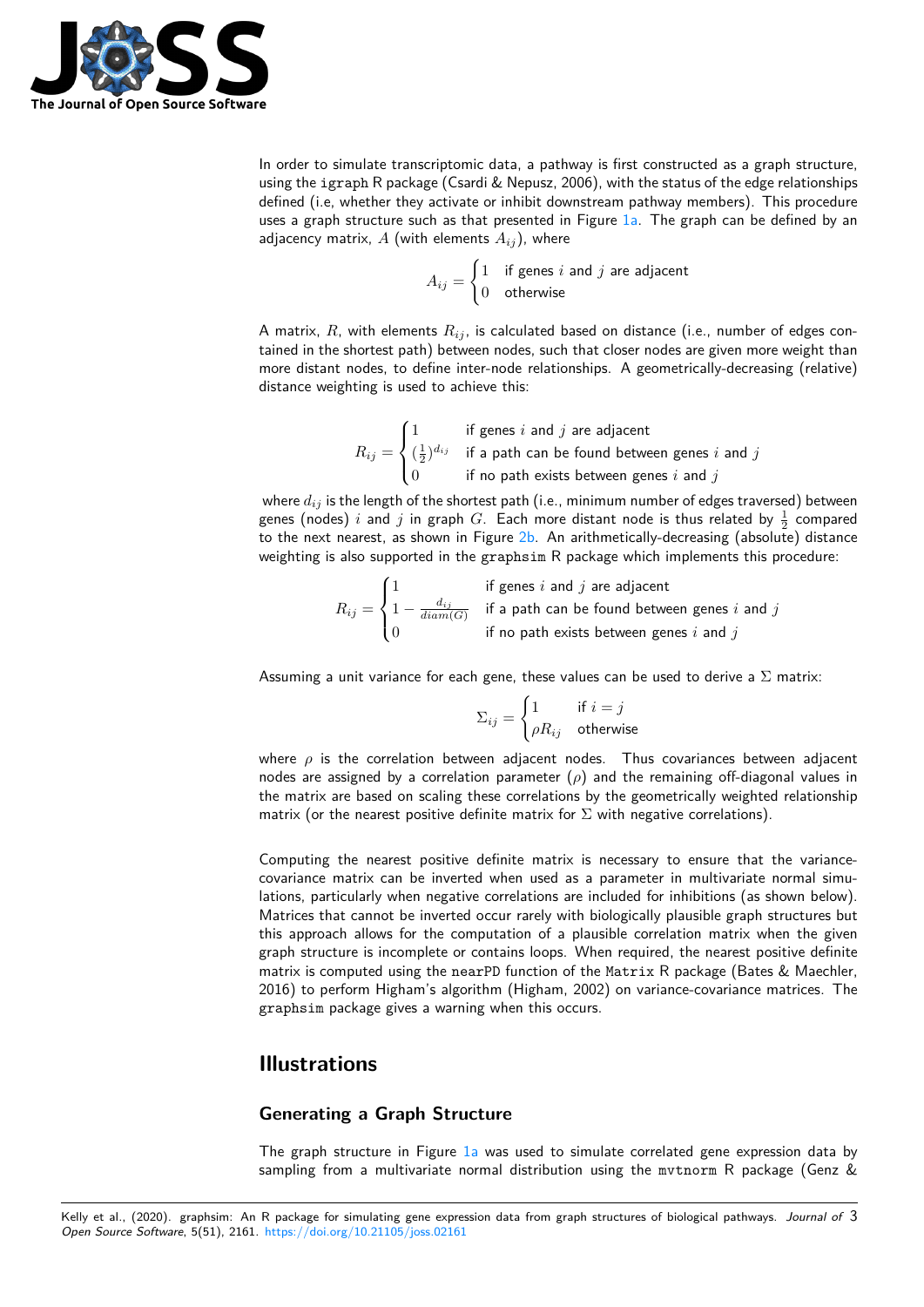

Bretz, 2009; Genz et al., 2016). The graph structure visualisation in Figure 1 was specifically developed for (directed) igraph objects in and is available in the graphsim package. The plot\_directed function enables customisation of plot parameters for each node or edge, and mixed (directed) edge types for indicating activation or inhibition. These inhibition links (which occur frequently in biological pathways) are demonstrated in Figure 1b.



**Figure 1: Simulated graph structures**. A constructed graph structure used as an example to demonstrate the simulation procedure in Figures 2 and 3. Activating links are denoted by black arrows and inhibiting links by red edges.

A graph structure can be generated and plotted using the following commands in R:

```
#install packages required (once per computer)
install.packages("graphsim")
#load required packages (once per R instance)
library("graphsim")
#load packages for examples
library("igraph"); library("gplots"); library("scales")
#generate graph structure
graph_edges <- rbind(c("A", "C"), c("B", "C"), c("C", "D"), c("D", "E"),
   c("D", "F"), c("F", "G"), c("F", "I"), c("H", "I"))
graph <- graph.edgelist(graph_edges, directed = TRUE)
#generate parameters for inhibitions for each edge in E(graph)
state <- c(1, 1, -1, 1, 1, 1, 1, -1)
#plot graph structure with inhibitions
plot_directed(graph, state=state, layout = layout.kamada.kawai,
  cex.node = 2, cex.arrow = 4, arrow_clip = 0.2)
```
#### **Generating a Simulated Expression Dataset**

The correlation parameter of  $\rho = 0.8$  is used to demonstrate the inter-correlated datasets using a geometrically-generated relationship matrix (as used for the example in Figure  $2c$ ). This  $\Sigma$  matrix was then used to sample from a multivariate normal distribution such that each gene had a mean of  $0$ , standard deviation 1, and covariance within the range  $[0, 1]$ so that the off-diagonal elements of  $\Sigma$  represent correlations. This procedure generated a simulated (continuous normally-distributed) log-expression profile for each node (Figure 2e) with a corresponding correlation structure (Figure  $2d$ ). The simulated correlation structure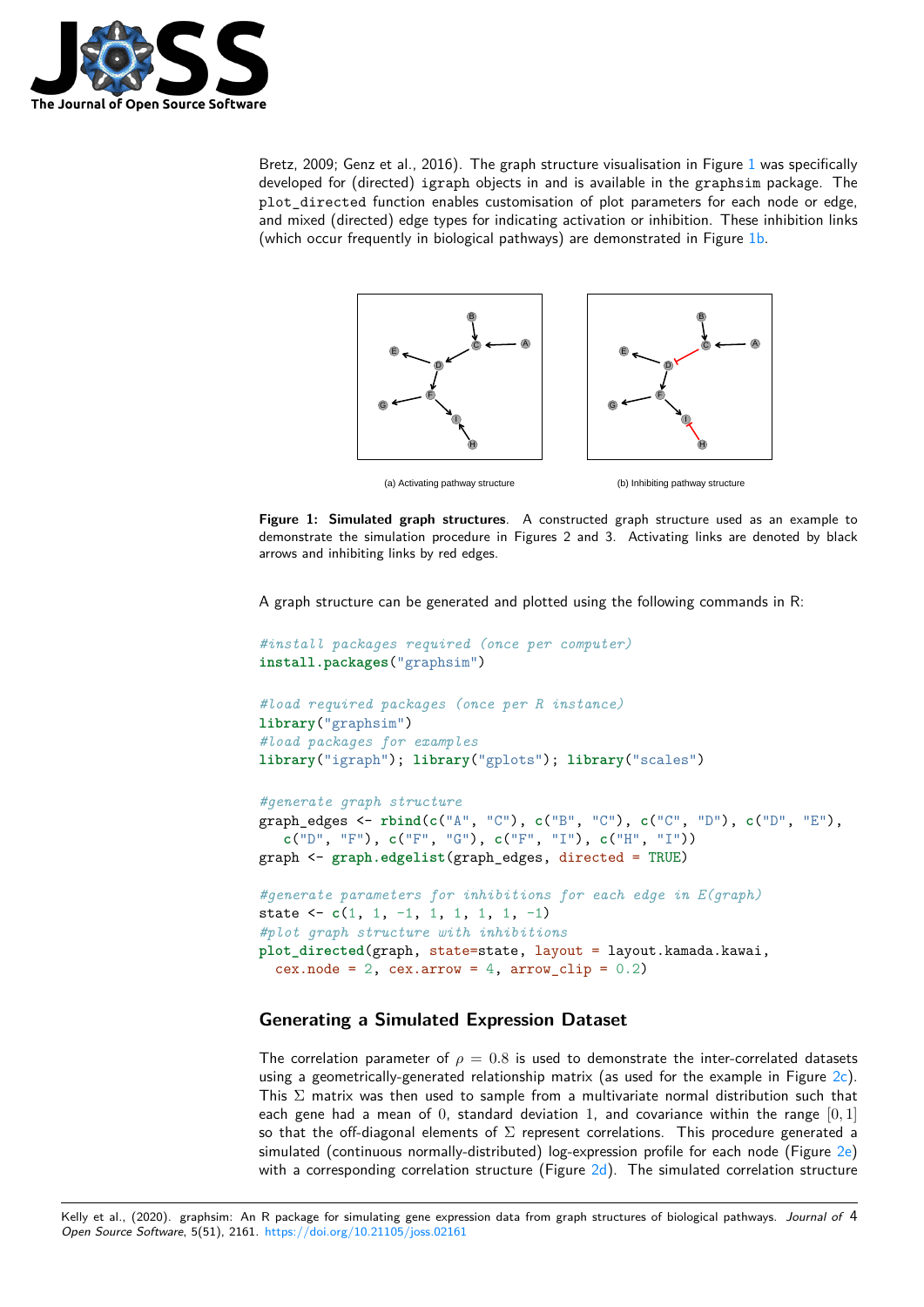

closely resembled the expected correlation structure ( $\Sigma$  in Figure 2c) even for the relatively modest sample size  $(N = 100)$  illustrated in Figure 2. Once a gene expression dataset comprising multiple pathways has been generated (as in Figure  $2e$ ), it can then be used to test procedures designed for analysis of empirical gene expression data (such as those generated by microarrays or RNA-Seq) that have been normalised on a log-scale.





**Figure 2: Simulating expression from a graph structure**. An example of a graph structure (a) that has been used to derive a relationship matrix (b),  $\Sigma$  matrix (c) and correlation structure (d) from the relative distances between the nodes. Non-negative values are coloured white to red from  $0$  to  $1$  (e). The  $\Sigma$  matrix has been used to generate a simulated expression dataset of 100 samples (coloured blue to red from low to high) via sampling from the multivariate normal distribution. Here genes with closer relationships in the pathway structure show a higher correlation between simulated values.

The simulated dataset can be generated using the following code:

```
#plot relationship matrix
heatmap.2(make_distance_graph(graph, absolute = FALSE),
```
Kelly et al., (2020). graphsim: An R package for simulating gene expression data from graph structures of biological pathways. *Journal of* 5*Open Source Software*, 5(51), 2161. https://doi.org/10.21105/joss.02161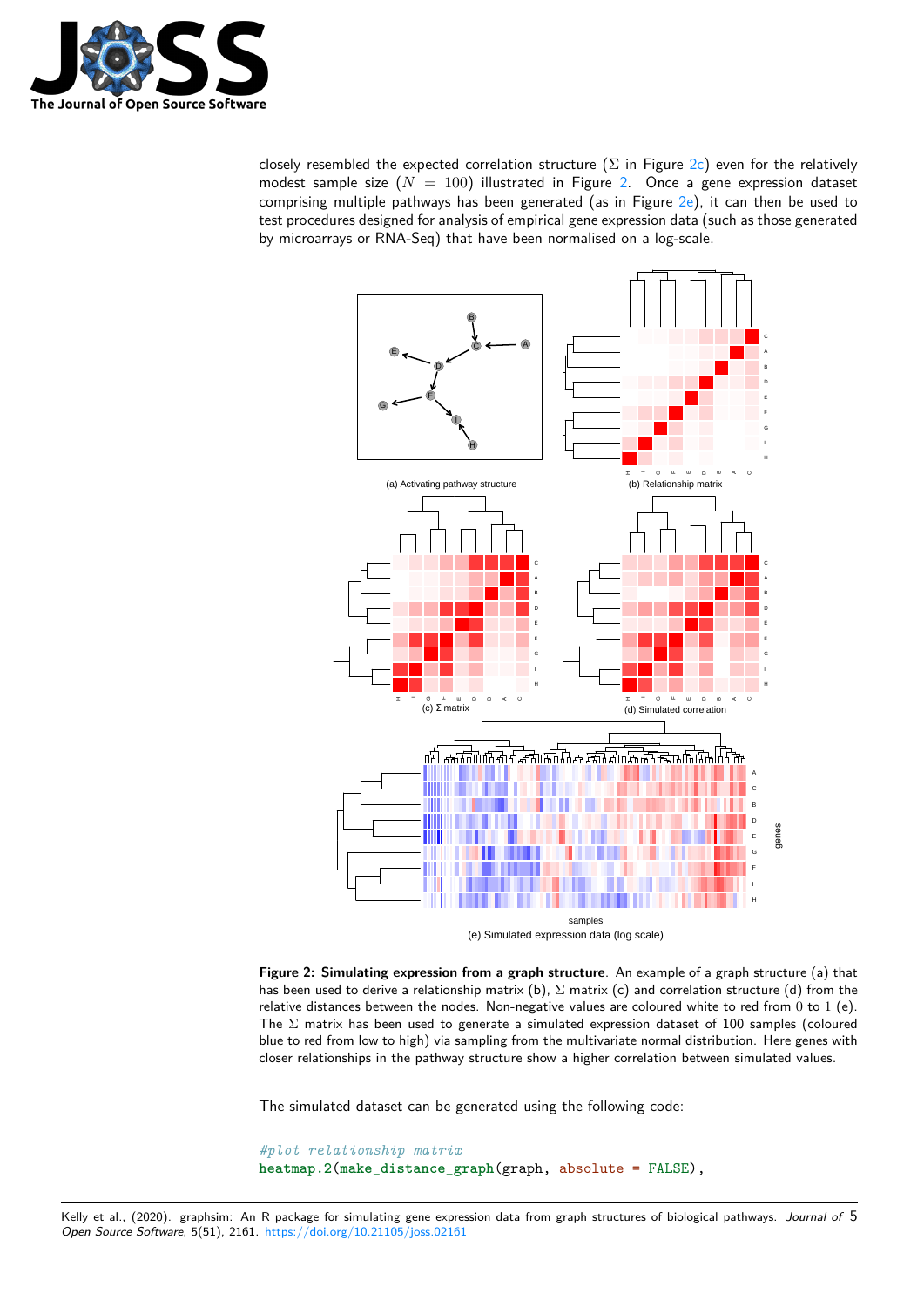

```
scale = "none", trace = "none", col = colorpanel(50, "white", "red"),
  colsep = 1:length(V(graph)), rowsep = 1:length(V(graph)))
#plot sigma matrix
heatmap.2(make_sigma_mat_dist_graph(graph, cor = 0.8, absolute = FALSE),
  scale = "none", trace = "none", col = colorpanel(50, "white", "red"),
  colsep = 1:length(V(graph)), rowsep = 1:length(V(graph)))
#simulate data
expr <- generate_expression(100, graph, cor = 0.8, mean = 0,
  comm = FALSE, dist =TRUE, absolute = FALSE, state = state)
#plot simulated correlations
heatmap.2(cor(t(expr)), scale = "none", trace = "none",
          col = colorpanel(50, "white", "red"),
  colsep = 1:length(V(graph)), rowsep = 1:length(V(graph)))
#plot simulated expression data
heatmap.2(expr, scale = "none", trace = "none", col = bluered(50),
  \text{colsep} = 1:\text{length}(V(\text{graph})), \text{rowsep} = 1:\text{length}(V(\text{graph})), \text{labelol} = "")
```
The simulation procedure (Figure 2) can similarly be used for pathways containing inhibitory links (Figure 3) with several refinements. With the inhibitory links (Figure  $3a$ ), distances are calculated in the same manner as before (Figure  $3b$ ) with inhibitions accounted for by iteratively multiplying downstream nodes by *−*1 to form modules with negative correlations between them (Figures  $3c$  and  $3d$ ). A multivariate normal distribution with these negative correlations can be sampled to generate simulated data (Figure  $3e$ ).

The following changes are needed to handle inhibitions:

```
#generate parameters for inhibitions
state <- c(1, 1, -1, 1, 1, 1, 1, -1)
plot_directed(graph, state=state, layout = layout.kamada.kawai,
  cex.node=2, cex.arrow=4, arrow_clip = 0.2)
#plot sigma matrix for inhibitions
heatmap.2(make_sigma_mat_dist_graph(graph, state, cor = 0.8, absolute = FALSE),
  scale = "none", trace = "none", col = colorpanel(50, "blue", "white", "red"),
  colsep = 1:length(V(graph)), rowsep = 1:length(V(graph)))
#simulate data for inhibitions
expr <- generate_expression(100, graph, state, cor = 0.8, mean = 0,
  comm = FALSE, dist =TRUE, absolute = FALSE)
```
The simulation procedure is also demonstrated here (Figure 4) on a pathway structure for a known biological pathway (Reactome pathway R-HSA-2173789): "TGF-*β* receptor signaling activates SMADs" (Figure  $4a$ ) derived from the Reactome database version 52 (Croft et al., 2014). Distances are calculated in the same manner as before (Figure  $4b$ ) producing blocks of correlated genes (Figures  $4c$  and  $4d$ ). This shows that the multivariate normal distribution can be sampled to generate simulated data to represent expression with the complexity of a biological pathway (Figure 4e). Here *SMAD7* exhibits negative correlations with the other SMADs consistent with its functions as an "inhibitor SMAD" which competitively inhibits *SMAD4*.

Kelly et al., (2020). graphsim: An R package for simulating gene expression data from graph structures of biological pathways. *Journal of* 6*Open Source Software*, 5(51), 2161. https://doi.org/10.21105/joss.02161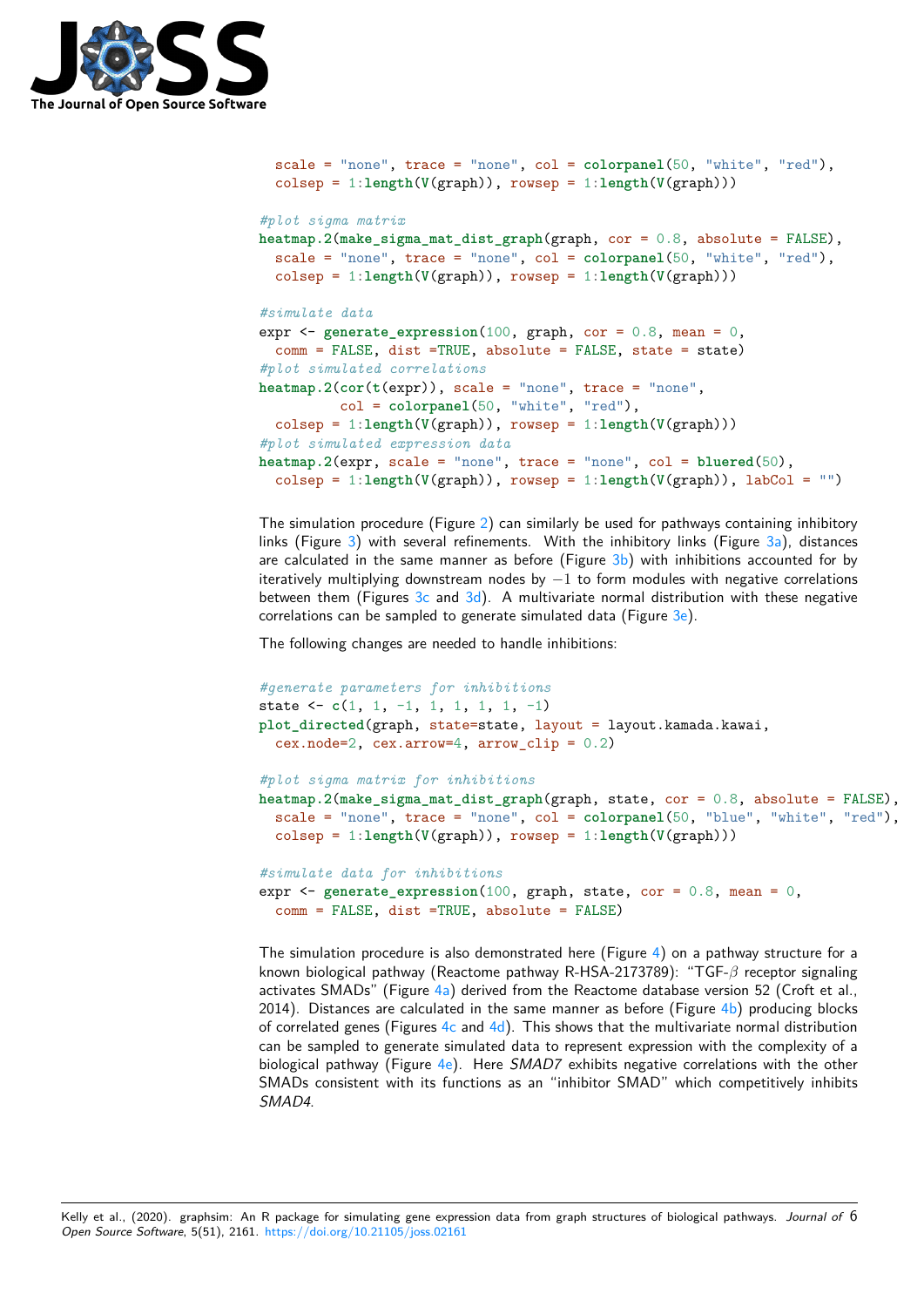



**Figure 3: Simulating expression from graph structure with inhibitions**. An example of a graph structure (a), that has been used to derive a relationship matrix (b),  $\Sigma$  matrix (c), and correlation structure (d), from the relative distances between the nodes. These values are coloured blue to red from *−*1 to 1 (e). This has been used to generate a simulated expression dataset of 100 samples (coloured blue to red from low to high) via sampling from the multivariate normal distribution. Here the inhibitory relationships between genes are reflected in negatively correlated simulated values.

We can import the graph structure into R as follows and run simulations as above:

```
#import graph from data
graph <- identity(TGFBeta_Smad_graph)
#generate parameters for inhibitions
state <- E(graph)$state
plot_directed(graph, state = state, layout = layout.kamada.kawai,
  border.node=alpha("black", 0.75), fill.node="lightblue",
  col.arrow = c(alpha("navyblue", 0.25), alpha("red", 0.25))[state],
```
Kelly et al., (2020). graphsim: An R package for simulating gene expression data from graph structures of biological pathways. *Journal of* 7*Open Source Software*, 5(51), 2161. https://doi.org/10.21105/joss.02161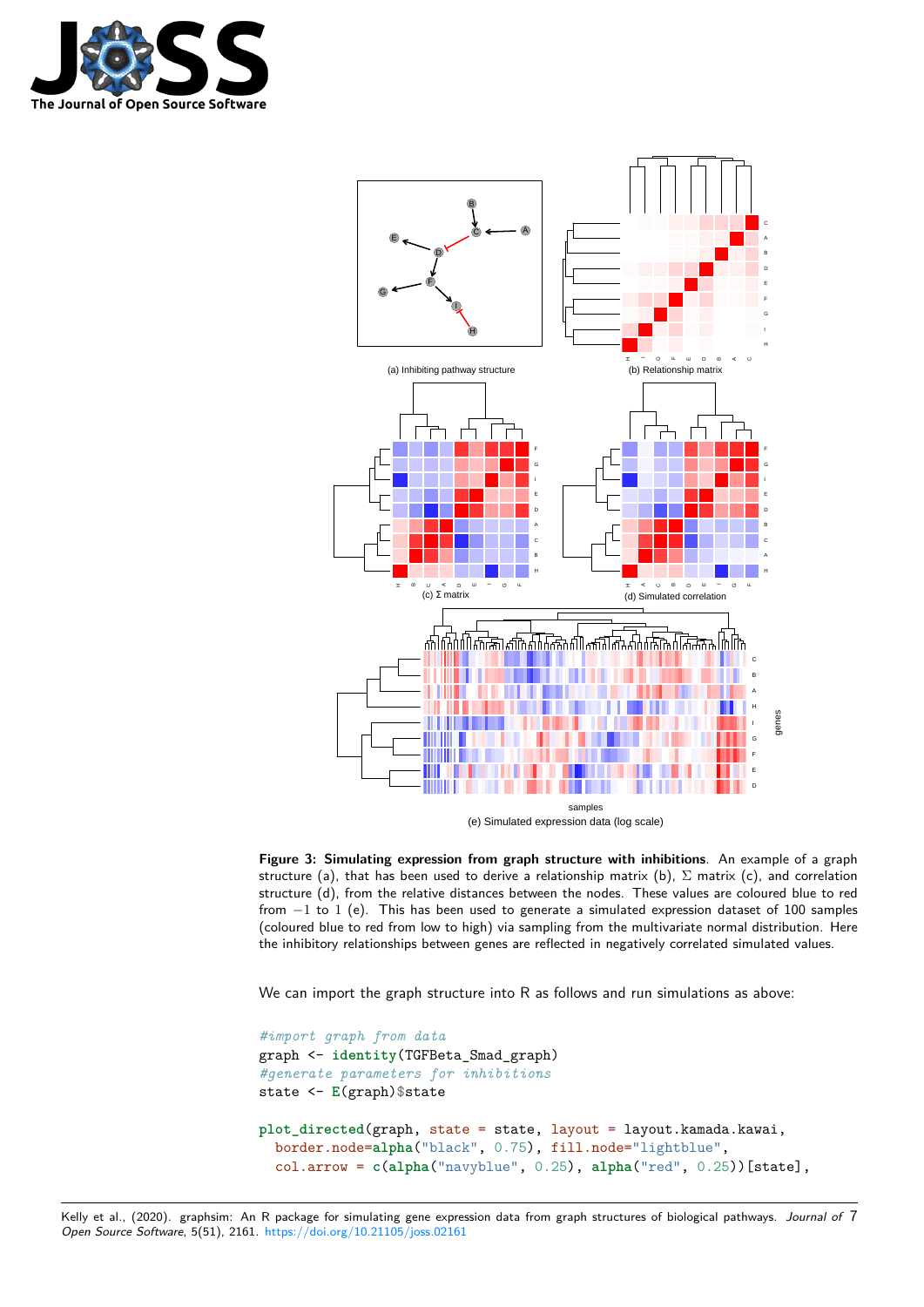

#### cex.node =  $1.5$ , cex.label =  $0.8$ , cex.arrow =  $2)$

These simulated datasets can also be used for simulating gene expression data within a graph network to test genomic analysis techniques. Correlation structure can be included in datasets generated for testing whether true positive genes or samples can be detected in a sample with the background of complex pathway structure.





**Figure 4: Simulating expression from a biological pathway graph structure**. The graph structure (a) of a known biological pathway, "TGF-*β* receptor signaling activates SMADs" (R-HSA-2173789), was used to derive a relationship matrix (b),  $\Sigma$  matrix (c) and correlation structure (d) from the relative distances between the nodes. These values are coloured blue to red from *−*1 to 1 (e). This has been used to generate a simulated expression dataset of 100 samples (coloured blue to red from low to high) via sampling from the multivariate normal distribution. Here modules of genes with correlated expression can be clearly discerned.

Kelly et al., (2020). graphsim: An R package for simulating gene expression data from graph structures of biological pathways. *Journal of* 8*Open Source Software*, 5(51), 2161. https://doi.org/10.21105/joss.02161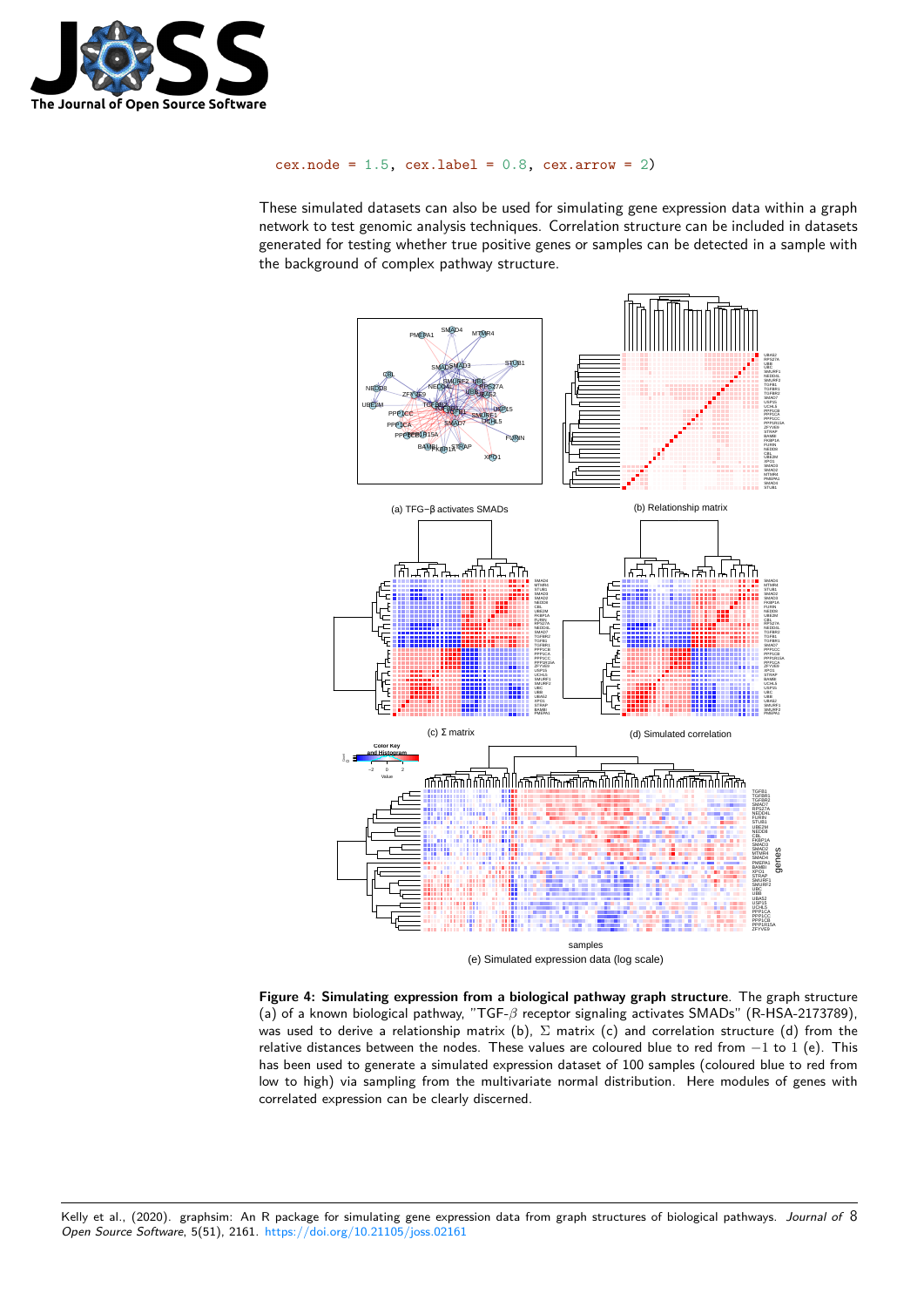

## **Summary and discussion**

Biological pathways are of fundamental importance to understanding molecular biology. In order to translate findings from genomics studies into real-world applications such as improved healthcare, the roles of genes must be studied in the context of molecular pathways. Here we present a statistical framework to simulate gene expression from biological pathways, and provide the graphsim package in R to generate these simulated datasets. This approach is versatile and can be fine-tuned for modelling existing biological pathways or for testing whether constructed pathways can be detected by other means. In particular, methods to infer biological pathways and gene regulatory networks from gene expression data can be tested on simulated datasets using this framework. The package also enables simulation of complex gene expression datasets to test how these pathways impact on statistical analysis of gene expression data using existing methods or novel statistical methods being developed for gene expression data analysis. This approach is intended to be applied to bulk gene expression data but could in principle be adapted to modelling single-cell or different modalities such as genome-wide epigenetic data.

## **Computational details**

Complete examples of code needed to produce the figures in this paper are available in the Rmarkdown version in the package GitHub repository (https://github.com/ TomKellyGenetics/graphsim). Further details are available in the vignettes as well.

The results in this paper were obtained using R 4.0.2 with the igraph 1.2.5 Matrix 1.2-17, matrixcalc 1.0-3, and mvtnorm 1.1-1 packages. R itself and all dependent packages used are [available from the Comprehe](https://github.com/TomKellyGenetics/graphsim)nsive Archive Network (CRAN) at https://[CRAN.R-project.org.](https://github.com/TomKellyGenetics/graphsim) The graphsim 1.0.0 package can be installed from CRAN and the issues can be reported to the development version on GitHub. This package is included in the igraph.extensions library on GitHub (https://github.com/TomKellyGenetics/igraph.extensions) which installs various tools for igraph analysis. This software is cross-platform and [compatible with installations](https://CRAN.R-project.org) on Windows, Mac, and Linux operating systems. Updates to the package (graphsim 1.0.0) will be released on CRAN.

## **Acknowledgements**

This package was developed as part of a PhD research project funded by the Postgraduate Tassell Scholarship in Cancer Research Scholarship awarded to STK. We thank members of the Laboratory of Professor Satoru Miyano at the University of Tokyo, Institute for Medical Science, Professor Seiya Imoto, Associate Professor Rui Yamaguchi, and Dr Paul Sheridan (Assistant Professor at Hirosaki University, CSO at Tupac Bio) for helpful discussions in this field. We also thank Professor Parry Guilford at the University of Otago, Professor Cristin Print at the University of Auckland, and Dr Erik Arner at the RIKEN Center for Integrative Medical Sciences for their excellent advice during this project.

## **Author Contributions**

S.T.K. and M.A.B. conceived of the presented methodology. S.T.K. developed the theory and performed the computations. M.A.B. provided guidance throughout the project and gave feedback on the package. All authors discussed the package and contributed to the final manuscript.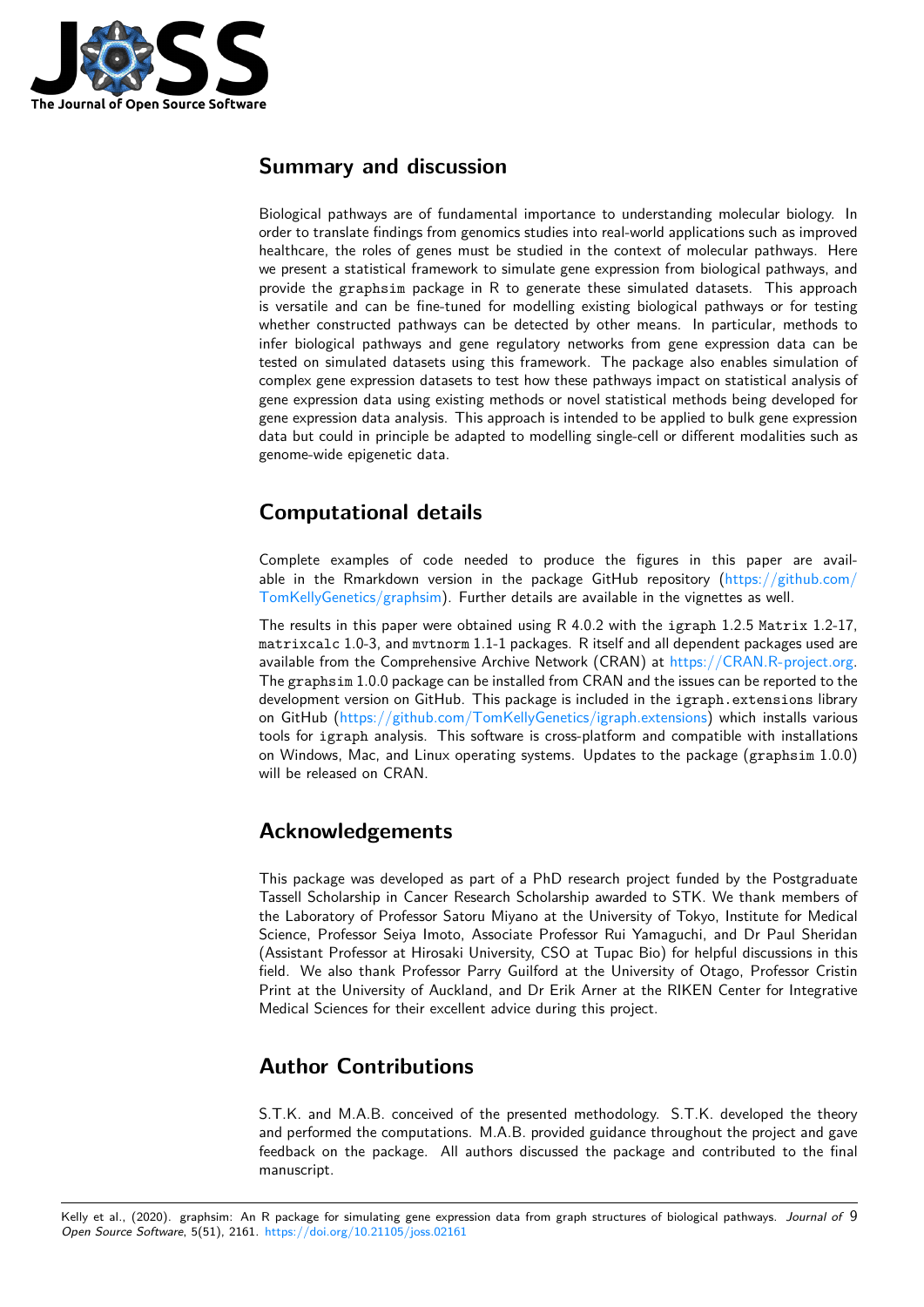

## **References**

- Arner, E., Daub, C. O., Vitting-Seerup, K., Andersson, R., Lilje, B., Drabløs, F., Lennartsson, A., et al. (2015). Transcribed enhancers lead waves of coordinated transcription in transitioning mammalian cells. *Science*, *347*(6225), 1010–1014.
- Barabási, A. L., & Oltvai, Z. N. (2004). Network biology: Understanding the cell's functional organization. *Nat Rev Genet*, *5*(2), 101–13. doi:10.1038/nrg1272
- Bates, D., & Maechler, M. (2016). *Matrix: Sparse and dense matrix classes and methods*. Retrieved from https://CRAN.R-project.org/package=Matrix
- Cannoodt, R., Saelens, W., Deconinck, L., & Sae[ys, Y. \(2020\). D](https://doi.org/10.1038/nrg1272)yngen: A multi-modal simulator for spearheading new single-cell omics analyses. *bioRxiv*. doi:10.1101/2020.02. 06.936971
- Croft, D., Mundo, [A. F., Haw, R., Milacic, M., Weiser, J., Wu, G](https://CRAN.R-project.org/package=Matrix)., Caudy, M., et al. (2014). The Reactome pathway knowledgebase. *Nucleic Acids Res*, *42*(datab[ase issue\), D472–](https://doi.org/10.1101/2020.02.06.936971) [D477. Jou](https://doi.org/10.1101/2020.02.06.936971)rnal Article. doi:10.1093/nar/gkt1102
- Csardi, G., & Nepusz, T. (2006). The igraph software package for complex network research. *InterJournal*, *Complex Systems*, 1695. Retrieved from http://igraph.org
- Dibaeinia, P., & Sinha, S. (201[9\). A single-cell expres](https://doi.org/10.1093/nar/gkt1102)sion simulator guided by gene regulatory networks. *bioRxiv*. doi:10.1101/716811
- Genz, A., & Bretz, F. (2009). Computation of multi[variate normal an](http://igraph.org)d t probabilities. In *Lecture notes in statistics* (Vol. 195). Heidelberg: Springer-Verlag. doi:10.1007/ 978-3-642-01689-9
- Genz, A., Bretz, F., Miwa[, T., Mi, X., Leis](https://doi.org/10.1101/716811)ch, F., Scheipl, F., & Hothorn, T. (2016). *Mvtnorm: Multivariate normal and t distributions*. Retrieved from http://CRAN.[R-project.](https://doi.org/10.1007/978-3-642-01689-9) [org/package=mvtn](https://doi.org/10.1007/978-3-642-01689-9)orm
- Hawe, J. S., Theis, F. J., & Heinig, M. (2019). Inferring Interaction Networks From Multi-Omics Data. *Front Genet*, *10*, 535. doi:10.3389/fgene.2019.00535
- Hig[ham, N. J. \(2002\). Co](http://CRAN.R-project.org/package=mvtnorm)mputing the nearest correlation matrix–[a problem from finance.](http://CRAN.R-project.org/package=mvtnorm) *IMA Journal of Numerical Analysis*, *22*(3), 329–343. doi:10.1093/imanum/22.3.329
- Hirose, O., Yoshida, R., Imoto, S., Yamagu[chi, R., Higuchi, T., Charno](https://doi.org/10.3389/fgene.2019.00535)ck-Jones, D. S., Print, C., et al. (2008). Statistical inference of transcriptional module-based gene networks from time course gene expression profiles by using state space models. *[Bioinformatics](https://doi.org/10.1093/imanum/22.3.329)*, *24*(7), 932–942. doi:10.1093/bioinformatics/btm639
- Hu, J. X., Thomas, C. E., & Brunak, S. (2016). Network biology concepts in complex disease comorbidities. *Nat. Rev. Genet.*, *17*(10), 615–629. doi:10.1038/nrg.2016.87
- Komatsu, M., Yo[shimaru, T., Matsuo, T., Kiyotan](https://doi.org/10.1093/bioinformatics/btm639)i, K., Miyoshi, Y., Tanahashi, T., Rokutan, K., et al. (2013). Molecular features of triple negative breast cancer cells by genome-wide gene expression profiling analysis. *Int. J. Oncol.*, *42*(2[\), 478–506. doi:10.38](https://doi.org/10.1038/nrg.2016.87)92/ijo.2012. 1744
- Law, C. W., Chen, Y., Shi, W., & Smyth, G. K. (2014). voom: Precision weights unlock linear model analysis tools for RNA-seq read counts. *Genome Biol.*, *15*[\(2\), R29. doi:10.](https://doi.org/10.3892/ijo.2012.1744) [1186/](https://doi.org/10.3892/ijo.2012.1744)gb-2014-15-2-r29
- Li, P., Piao, Y., Shon, H. S., & Ryu, K. H. (2015). Comparing the normalization methods for the differential analysis of Illumina high-throughput RNA-Seq data. *BMC Bioinformat[ics](https://doi.org/10.1186/gb-2014-15-2-r29)*, *16*[, 347. doi:10.1186/s1](https://doi.org/10.1186/gb-2014-15-2-r29)2859-015-0778-7
- Markowetz, F., & Spang, R. (2007). Inferring cellular networks–a review. *BMC Bioinformatics*, *8 Suppl 6*, S5. doi:10.1186/1471-2105-8-s6-s5